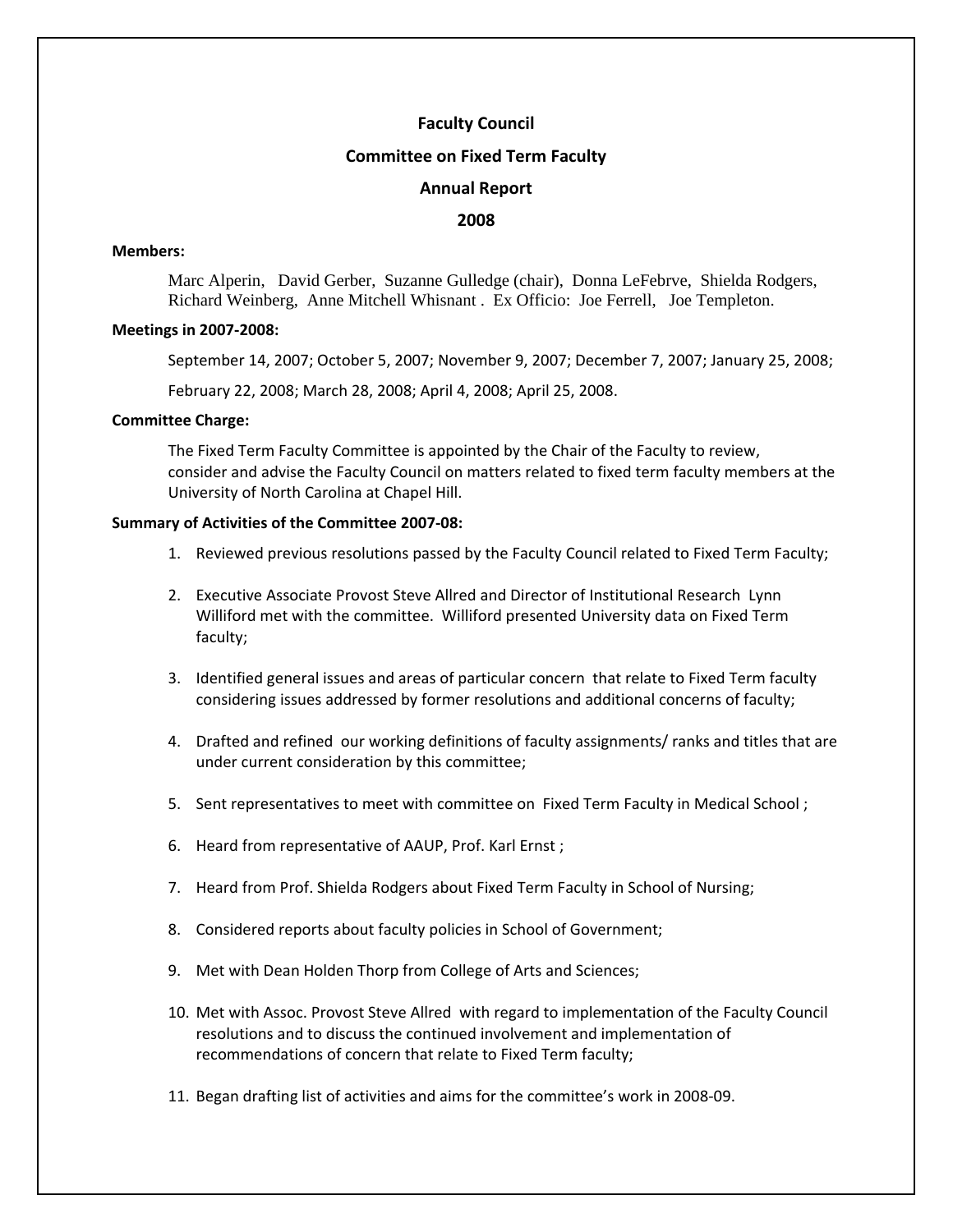## **Additional Information:**

- (1) Resolution of Faculty Council 2006‐6 called on the Provost to: remind deans of terms of Resolution 2003‐7, review how items of Resolution 2003-7 have been implemented, develop tickler system to track data relevant to fixed term and assist Fixed Term committee and Faculty Council to track patterns of employment of Fixed Term Faculty.
- (2) Allred and Williford reported data on appointment and retention of fixed term faculty by school, by ethnicity and by gender. Composite data that includes units in Academic Affairs, Health Affairs and other units for 2007 shows 60.2% of total faculty of UNC‐CH are Tenure Track and 39.8% are Fixed Term of our 3,000 person faculty
- (3) Issues of concern included fair and equitable compensation; access to teaching awards; perennial 1‐year appointments; the effect of a change in chair on commitments to fixed term faculty; the matter of equity; 'second class citizenship' for F.T. faculty; availability; criteria for promotion and retention; availability of mentoring for F.T. faculty; limits on number of, or lack of availability to courses F.T. faculty might teach in Summer School; committees and policies for review and appointment of fixed term faculty; job security, etc.
- (4) Categories: (a)Faculty who are hired to teach with limited service or research expectations; (b) Faculty members hired as clinicians: to see patients or train practitioners; (c) faculty members hired as researchers; (d)faculty members hired to meet a need of the unit when a tenure line is unavailable or temporarily unfilled.
- (5) Richard Weinberg and David Gerber contacted Fixed Term Committee of Medical School. Kathleen Rao and Rick Meeker chair that committee. Discussion proceeded about possibility of ongoing liaison with that committee.
- (6) Recently revitalized UNC‐CH chapter of AAUP was represented by Prof. Ernst who noted concerns about decline of state support for universities, financial exigencies, and disinvestment in tenure. AAUP gathers data on rising number of contingent faculty on university campuses. AAUP on the Carolina campus will offer membership with a sliding scale based on salary level.
- (7) Heard from Prof. Shielda Rodgers about Fixed Term Faculty in School of Nursing. Noted was that the School has policies for appointment and promotion in fixed term ranks and that as faculty are listed the fixed term ranks are listed with tenure track. Of concern is whether reviews of fixed term faculty and committee recommendations are accountable to APT committee or to Dean.
- (8) Considered reports about faculty policies in School of Government after report to Faculty Council by Assoc. Dean Frayda Bluestein. Noted was absence of identification of rank in faculty directory of the School and the extensive publication and research conducted by faculty along with service to the state that is provided by the School of Government.
- (9) Met with Dean Holden Thorp from College of Arts and Sciences. Dean Thorp has convened a committee from within the College to address issues of concern to Fixed Term faculty. The charge to the committee is to seek input from College faculty and departments and to produce recommendations for common practices in the College. Committee members Lysle (chair), Taylor, Boxill, Guskiewicz, Coble and Amer are asked to report to the Dean by June 30, 2008.
- (10) Met with Exec. Assoc. Provost Steve Allred about implementation of the Faculty Council resolutions that made requests of Provost's office related to Fixed Term faculty. The Provost's office subsequently communicated this message to Deans: "Faculty Council Resolution 2006‐6 reminds all of us of the critically important role fixed‐term faculty play in the life of UNC‐Chapel Hill. That resolution also requests the Provost to remind deans and department chairs of the terms of Faculty Council Resolution 2003‐7 relating to fixed‐term faculty, and to that end I am pleased to send you a link to the 2003 Resolution. My office continues to work closely with the Faculty Council Committee on Fixed Term Faculty, and I ask that you review the 2003 Resolution and be prepared to discuss it at a future Deans' Council meeting."
- (11) Began drafting list of activities and aims for the committee's work in 2008‐09. Committee aims to continue to meet in coming academic year; seek additional input from faculty and units; track data relative to Fixed Term faculty, consider recommendations about connections of the committee to committees on Fixed Term faculty across the university and to extend and continue as charged by the chair of the Faculty.